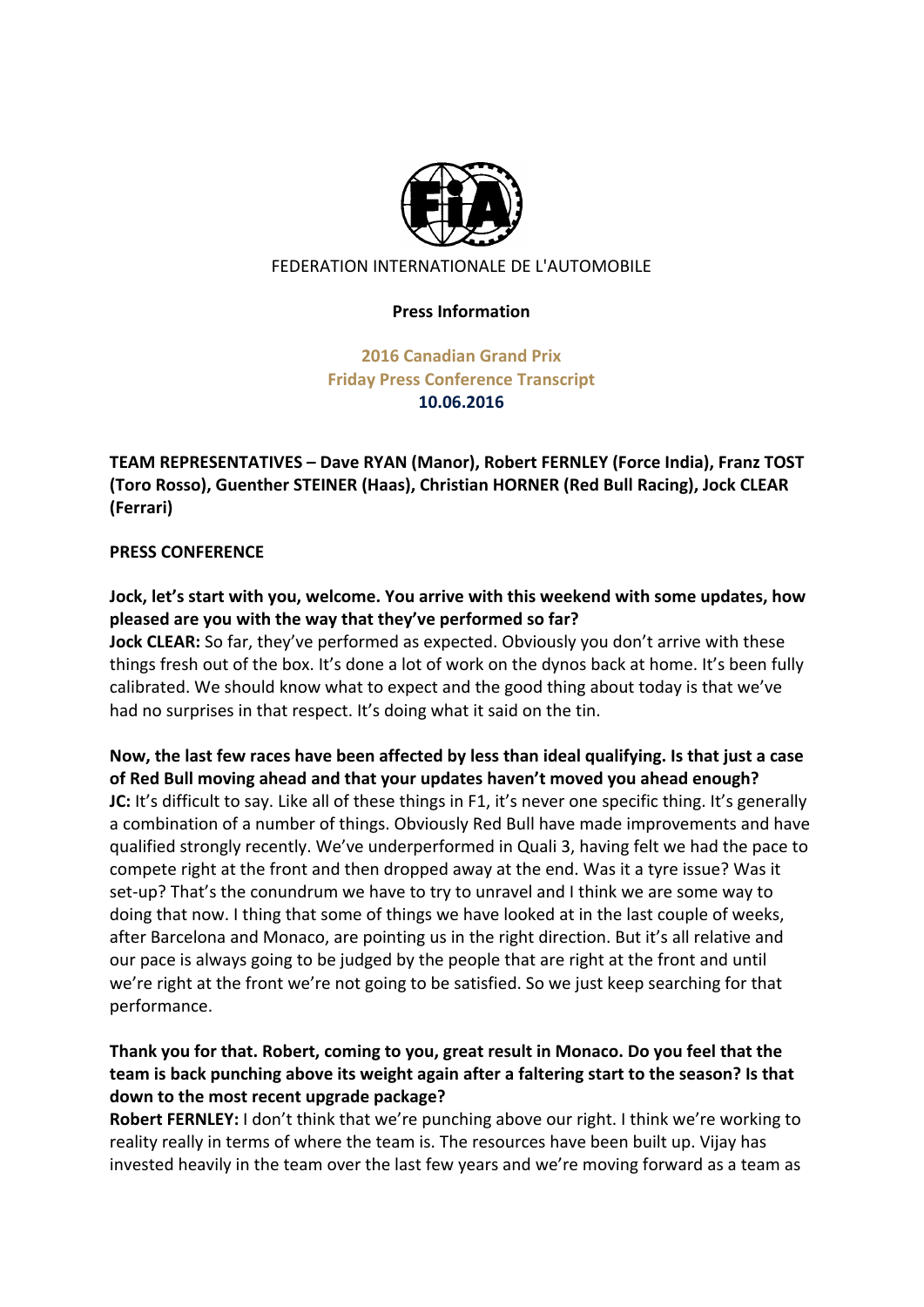a whole. We may be under-resourced in terms of personnel but I think we do a good job in terms of assets. I'd like to think we're punching where we should be. And as far as Monaco is concerned it was a great result but we've got strange races, with Monaco, Montreal and an unknown in Baku and I think until; we get back into the standard circuits it's unfair to make a judgement. 

### **You're currently breathing down the neck of Williams. Do you feel you can potentially** finish ahead of them in the championship this year?

**RF:** Williams are an extremely good team and it will be extremely difficult for us to do so. Of course that's our goal and we're not going to give up on anything and Williams is our target but we've got Toro Rosso breathing down our neck, so I don't think there any room to manouevre anywhere!

# Thanks for that. Christian, obviously Daniel was clearly very upset about what happened in **Monaco, coming after Barcelona two weeks before. As an experienced manager, how hard** ahs it been to get him to keep the faith?

**Christian HORNER:** I think he's been pretty good actually. I think it took a couple of days after the race to get the emotion out of what happened. Obviously the whole team was gutted about being in such a string position in the Monaco Grand Prix, which isn't your standard race, and then to obviously lose what looked like a certain victory, Obviously a huge amount of analysis has gone into what's happened, why it happened, and as with all these things it's never a straightforward scenario. I think the way that Daniel has dealt with has been very good. After taking a couple of days out, he's now focused fully on the positives: the fact that the car is competitive; the fact that we were able to qualify on pole  $$ our first pole since 2013 – and the fact that the upgrades with the engine and chassis are all working in harmony with each other bodes every well for the rest of the year. Of course there is disappointment over Monaco but a lot of optimism for the future and the future races. 

# **You've signed again with Renault. With the development you see there and with the** importance of aerodynamics in the 2017 regulations, do you see next year bringing Red **Bull potentially back into contention for regular wins and a tilt at the title?**

**CH:** I think we're on a good trajectory. I think all engineers relish changes within the technical regulations and that applies to the chassis guys as much as it does to the engine guys and I think that what we're seeing is that the engines are converging. I think that the guys in Viry have done a great job over the last six months really. Progress is coming on the engine front and with a shake-up on the chassis regulations, inevitably some teams will get it right and some teams won't. Hopefully, we'll be one of the former. It's exciting and it certainly exciting and it feels that we are on a trajectory that is moving more and more towards competitiveness.

### Thanks for that. Dave, coming to you. How are you feeling about the battle with Sauber at the moment? How close are you to challenging them do you think?

**Dave RYAN:** I think we're pretty close. We had a pretty good day today. We're working hard at it and they're our obvious target. We're bringing a lot of parts to the car and I'm pretty hopeful that very soon we'll be with them, if not this race then in a couple of races.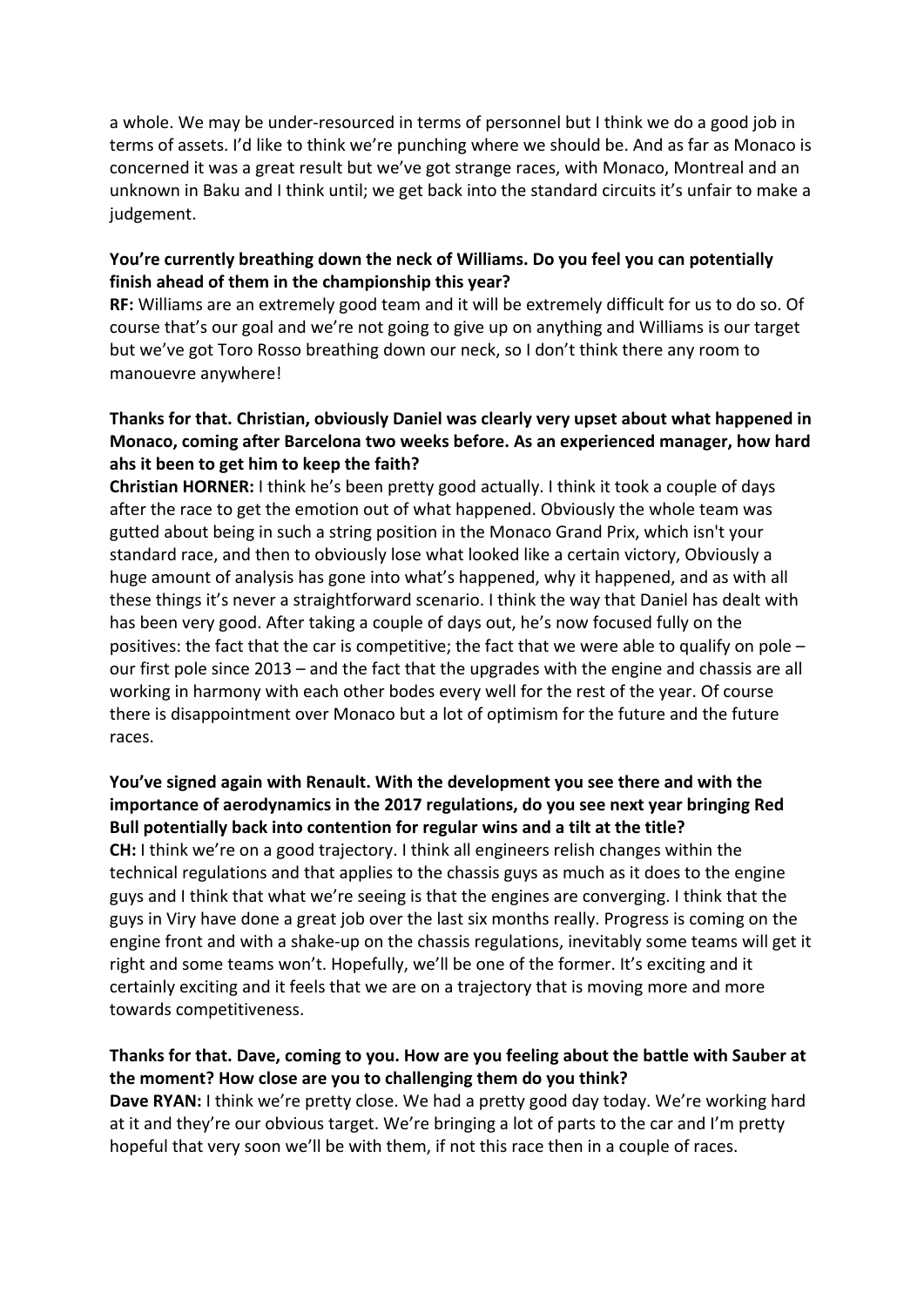## **What about your drivers? It's interesting that Haryanto has outqualified Wehrlein three** times this year. How do you evaluate their performances?

**DR:** Both drivers are doing a really good job. We are six races in and as you say qualifying has gone one way or another. But as we all know qualifying does bring different challenges at different times. They're doing a great job and they will get better as time goes on.

# Thank you. Guenther, coming to you, first race in North America for the new American Formula One team. How does that feel and has it changed anything about how the team has approached this weekend?

**Guenther STEINER:** No, it hasn't changed, because the race team is based in England, so it hasn't changed a lot. For us... the good for me is that it's the first time I don't have a jet lag and everybody else has got one, so I'm pretty happy, because I live in the States. Otherwise everybody is happy to be there. North America is the home of the team. We are very happy to be in Canada and we look forward to go to Austin in October.

# A third of the way through your debut season – some great results, some difficult **moments, generally underwhelming in qualifying – how do you assess your start and what** have you lined up for the rest of the season?

**GS:** I think we know now were we are roughly in the ranking. There will not be big changes if we don't come up with something special. We are still learning. We got a lot more stable. We know now what we can achieve and what we cannot achieve. I think we can always be in a position to score points, if other people... a race is race, things can happen, and if we are there to wait to get into it, we can. So, we are not changing a lot. We try to get better, especially in qualifying; I think our race performance is better than our qualifying performance. Again, it's a learning phase. We are pretty happy with the whole team, how they developed over the past three months, from where we came. It's our seventh race. I keep forgetting myself. It's only our seventh race, while we compete with people who are here for years. All in all, we just keep trying to do a better job and then get prepared for the new car coming next year.

# Thank. Franz, back to Renault power next season. Tell us why that's the right move for **Toro Rosso?**

**Franz TOST:** The main reason we decided to go back to Renault is to use more synergies with Red Bull Technology and for this we need a common power unit as a basis and I think Toro Rosso can profit out of this change, because we can get nearly the whole rear part from Red Bull Technology  $-$ the gearbox, hydraulics, also suspension systems, and this will help us make another step forward.

Daniil Kvyat is back with the team. How is he adapting to being back to the team and do **you expect to have either of the current drivers in the team again next season? FT:** I don't know yet. We have only done six races yet and this is a decision that will be made by Red Bull at the end of the season, which driver will be with Toro Rosso in 2017. So far, I must say that Daniil has recovered very fast. He is quite happy to be in the team. He got more and more familiar with the car and the team and I expect a very good second half of the season from him.

### **QUESTIONS FROM THE FLOOR**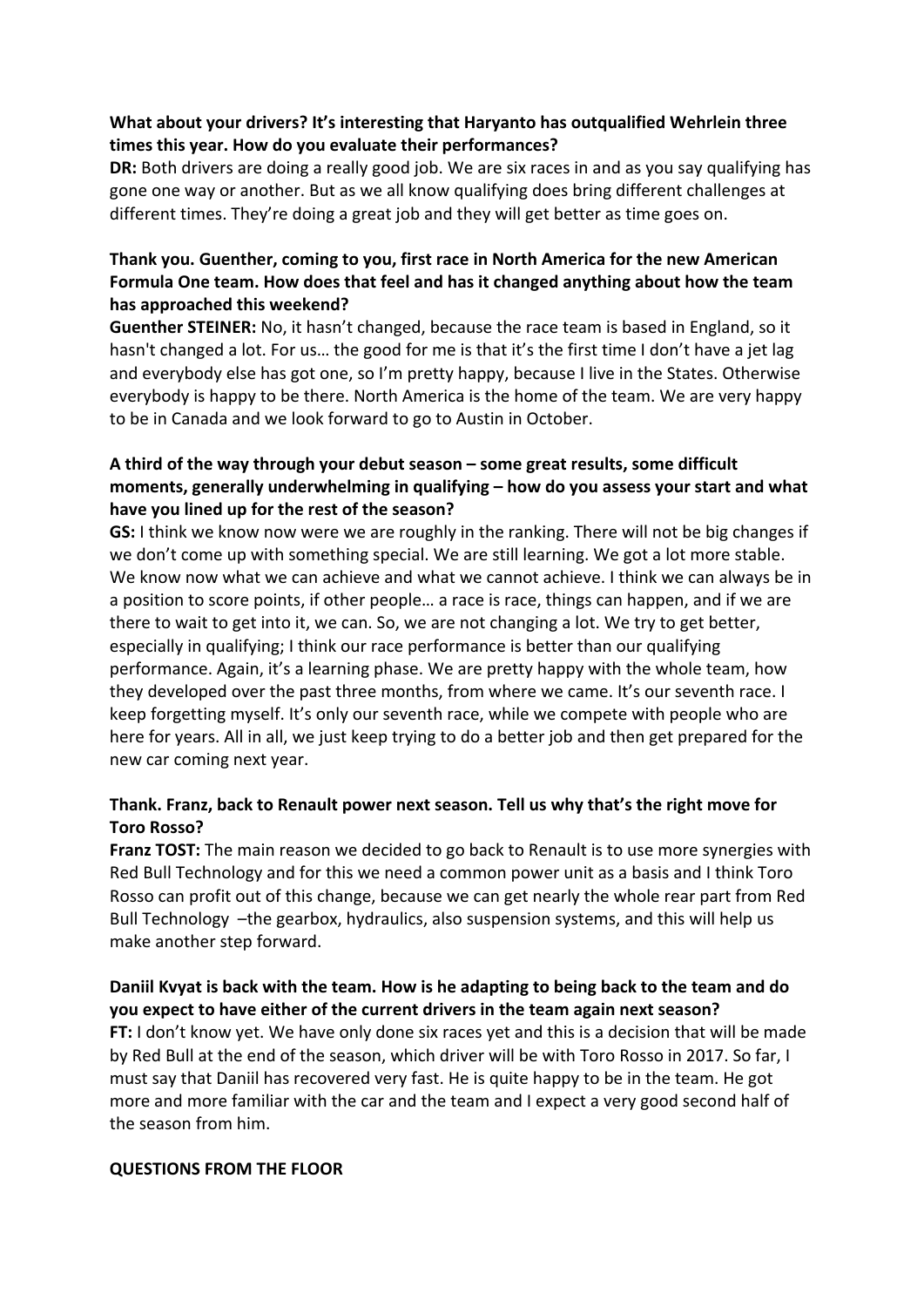# **Q: (Jerome Bourret - l'Equipe) You are of course used to back-to-back races but these ones** are a bit particular, with a long trip to Baku. May I ask you if this makes your life more difficult or is it business as usual in the preparation?

**JC:** Yeah, the facts are it does make our lives more difficult, because it's a lot more complex. You're going to somewhere you don't know. But again, it's the same for everybody and actually we relish the challenge really. The logistic battle is just the same as the battle there out on the track. Teams are big now and getting there and getting prepared is actually one of the challenges we are going to take on and try and do as well we can and hopefully that will give us an edge. It looks a very exciting circuit. The stuff we've done on simulators and the photographs we've seen, it looks like it's going to be a great place to race. I think both drivers are really up for that kind of street circuit. The environment there sounds really good. People who have been there are really raving about the place, so actually we're excited to get there and see what it's like. Obviously a track that you don't know is always going to throw up some surprises. It's never going to be exactly the same as your simulator so we're all going to learn a lot in the next 10 days and we're looking forward to it.

### Guenther, is there less of a disadvantage for a new team when everyone is going to a new **track?**

**GS:** I don't think so. The good teams are good for one reason: because they can get well prepared. They spend a lot more time than us. I think as Jock says, we are as well excited. It's a new place. We haven't seen it. There are positives, negatives being reported. We go ourselves to look at it and then come away with an opinion. Again, our preparation is maybe less than the big teams are doing because we have other things to prepare, because for us everything is new! But in the end it should be more of a level playing field for us but the good teams know what they are doing and they will be very well prepared and better than us, but we will do our best.

**Q: (Dieter Rencken – Racing Lines) It's no secret that Formula One has an unequal pay** structure with, for example, Red Bull and Ferrari in common with three other teams earning premiums from Formula One's revenues, Haas not earning anything, even if they finish in the top ten this year and the three at the back basically receiving payments on a take-it-or-leave-it basis when the contracts are drawn-up. It's inevitable that Formula One **is going to have to address this issue going forward, so possibly all of you – Jock you may** not be in a position to comment – but the rest, if you could please give me your thoughts on how you see Formula One's optimum pay revenue structure after 2020 please.

**CH:** Well... of course if it was a world like all the journalists live in where I'm sure you're all paid the same for doing exactly the same job, then it'll be a very easy scenario of distributing the money but as with all these things, the commercial rights holder holds the financial keys. It's down to the rights holder to decide how they're going to distribute the revenue and then it's down to the teams to decide whether they want to compete or not. It's still some way away. 2020 we're talking about, which is the end of this agreement  $-$  but I would envisage that talks would start over the next 12 months or so – or 24 months – but impossible really to predict. But of course every team is going to do the best for themselves. You can't blame the teams for the distribution of the revenues. It's the job and responsibility of the management within the teams to do the best that they can for their teams. So, the distribution of it will come down to what the promoter decides to do.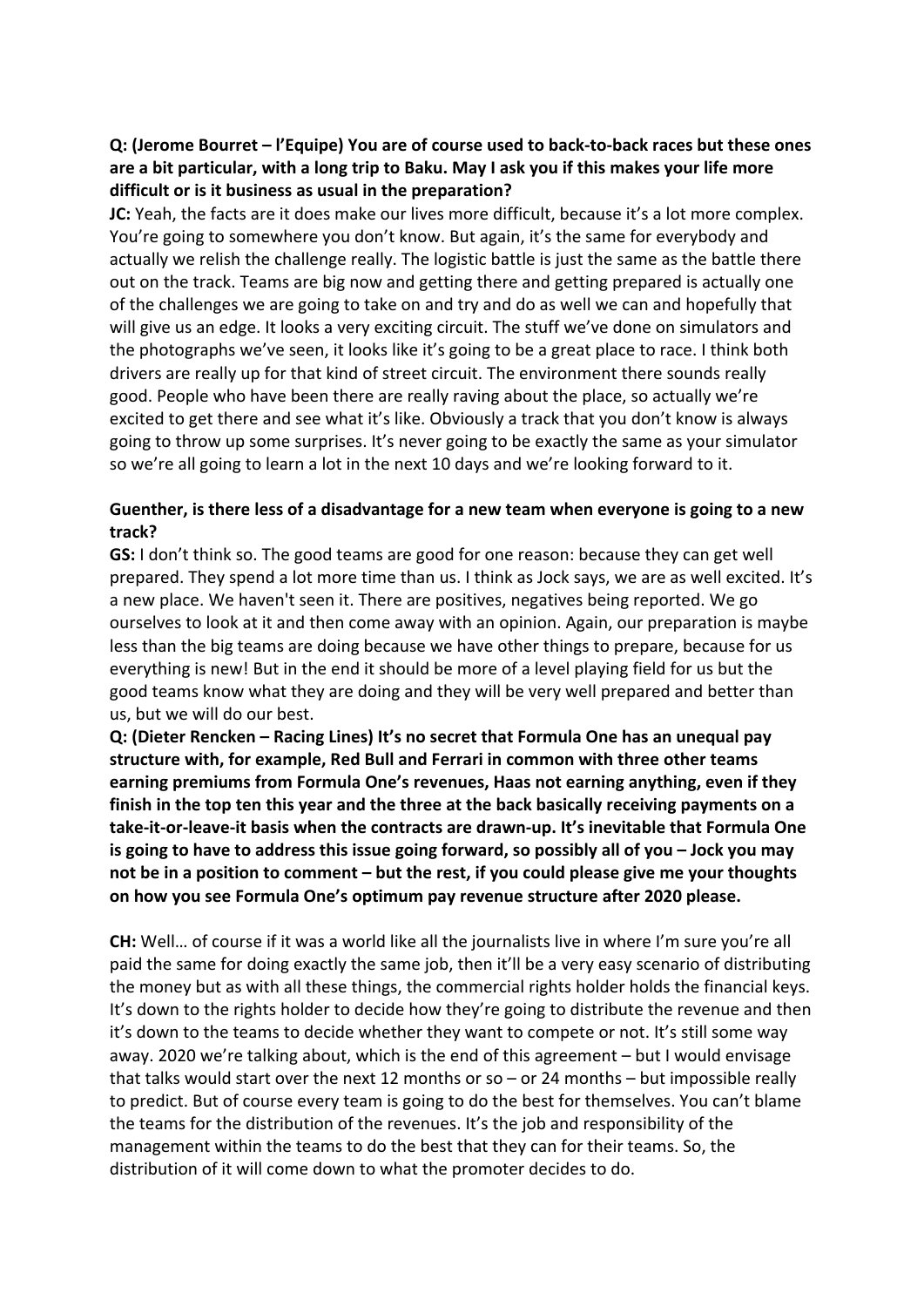#### **Robert?**

**RF:** Well, I'd probably come at it from a slightly different angle to Christian, as you would probably expect and I'd hope we'd do things differently. The idea of privileged teams going away, negotiating with CVC and deciding how much to skim off the top before distribution to other teams, for me is not acceptable. I would like to think the Commercial Rights Holder this time does it in a more transparent way. The Premier League is a perfect example of where you've got a performance-related programme that's very fair and transparent. There's no need for negotiations: we've got a pot of money needs to be done; split it in a proper manner; make it transparent. Teams take it or leave it.

#### **Guenther?**

**GS:** I disagree with Christian. I think the last one in should get most! Joking aside, I think it should be more equal – but the best ones should get more because you're better, you're winning. It's also in the Premier League or any football. Is it distributed wrong in the moment? People negotiate it and, as Christian said, if the management did a good job to negotiate for their own company, you cannot blame them, there's nothing wrong with that. It's more like the rights holder negotiates on their side and needs to keep the other ones happy. The people in the back, next time, need to make sure that we are happy as well going forward. I think there will be in something between but again once we start to negotiate I think it will get a little bit more transparent, that deals are done altogether. But again, the teams which are good and are winning and are there for a long time... if you were in there position you would ask for more of the revenue. It's something in between. Between being completely equal for everybody and unbalanced. But let's see what the next 12-24 months brings when negotiations start. I think they should start pretty soon because they normally take long, so that we are not getting to a point where people are forced into taking a decision to stay or to leave, or to take what is there or to leave. So, next time we will be involved. This time we knew what we were going into. So we cannot be happy or unhappy: we took the fact it is what it is, because other people negotiated  $-$  but next time we will play a part in it and voice our opinion.

#### **Franz?**

**FT:** I hope that the private teams get more money because the manufacturer teams anyway have a lot of money, and that we can close the gap from the performance side. Because it is simply a question of the financial situation.

#### **David?**

**DR:** Yes, for sure it would be nice to think it could be made more equitable. The difference between the front teams and the back teams is too big. I do believe the leading teams should get more money but I think the gap is just massive at the moment and it needs to be looked at in a slightly different manner.

#### **Jock, are you able to speak on this?**

**JC:** No, obviously not a huge amount of experience in that area and it would probably not be right of me to comment.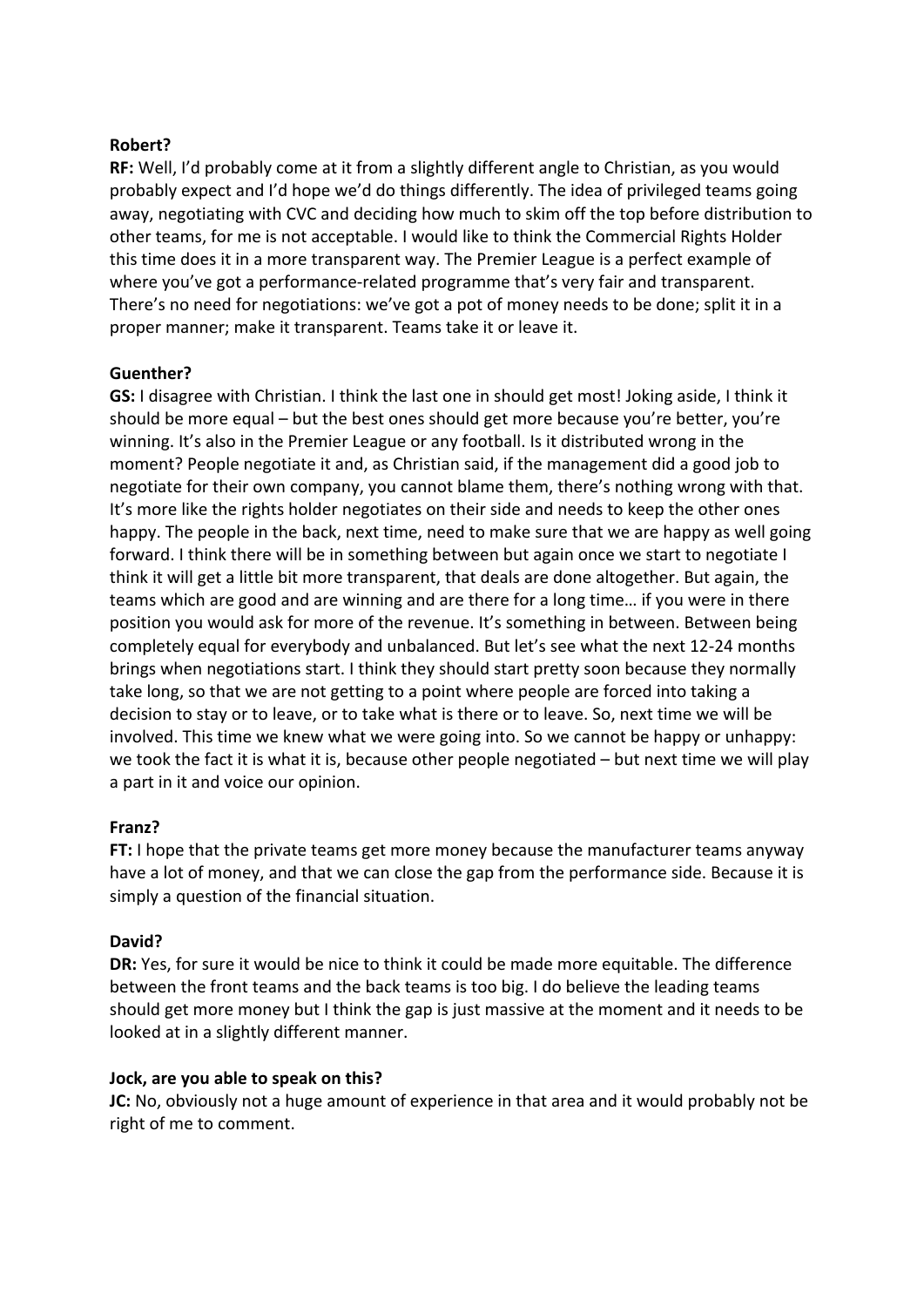# **Q: (Francois David Rouleau - Journal de Montréal) My question is for Ferrari. How**  important is it for you guys to launch the new turbo here in Montréal?

**JC:** It's somewhat a strategic decision because obviously the different aspects of the car benefit different circuits in different ways. We try and bring a development to the car as soon as possible and accelerating that development, bringing those things to the track as fast as possible has some risk involved. Were we to try and get that turbo to Monaco, the benefits would not have been huge around Monaco and the risk would have been another two weeks less of development. So it's a balanced risk that we're always working on in all of our developments and Canada were that risk was decided to be worth taking. It's a circuit that will benefit the upgrade that we've bought; it's a circuit where we should be able to clearly see the benefits for ourselves  $-$  and that's important to justify and to close the loop on that development from the factory point of view. Had we brought it to Monaco, as I say, it's debateable whether we would have seen much benefit and whether we would have exactly been able to pick the bones out of it. We've brought it here as a strategic decision: this is the kind of circuit where it is going to benefit us and, as I say from the earlier question, we're seeing that today in our data. So we're happy.

# **Q:** (Jeff Pappone – Inside Track) I just want to pick up on something Christian said earlier about the engineers always wanting to be challenged and the new regulations are going to do that – but with the engines coming together and coming closer, could there not be a really good case made for continuing to work inside the chassis box that they have now and the racing won't be a little separated next year as everybody tries to figure out the **new regulations?**

**RF:** I think we went through a significant process in trying to improve the racing, improve the aesthetics of the car and generally get Formula One to be a little bit sexier – which is what we were asked to do, by the commercial rights holder in particular. I think overall we've done quite a good job of that. It's a balance, as you rightly say, between trying to keep the competition. As one of the teams that could go either way on that, it's one I feel, a bit like Christian, that we relish the challenge – even though it's quite a significant challenge to us. So I think overall it will be beneficial and I look forward to '17 very much.

### **Jock, you want to give us an engineer's view on this?**

**JC:** Yeah, from an engineering point of view, as Christian said earlier, we all relish all sorts of development in any area and any change in regulations is seen as an opportunity to steal a yard on the opposition. We're excited about next year in every respect. You just get on with what you've got to get on with. So we don't really look at the bigger picture. As engineers we don't look at the bigger picture of whether this is going to be holistically a better solution for the sport. The engineers themselves just say 'right, this is the challenge that the regulations have now set me, let's get on with it,' and that's what we're doing at Maranello quite aggressively now.

# **Q:(Alexander Govorov – Championnat.com)** I have a question to Franz Tost. Franz, you just said Daniel Kyyat is quite happy at Toro Rosso but at the same time you cannot deny that he is going through some difficult time in his career. What can the team do to help him get **over this time?**

**FT:** First of all, if you're in Formula One, it's not always going up, sometimes there are some obstacles and you have to find a solution how to jump over them. Dany has come back to us,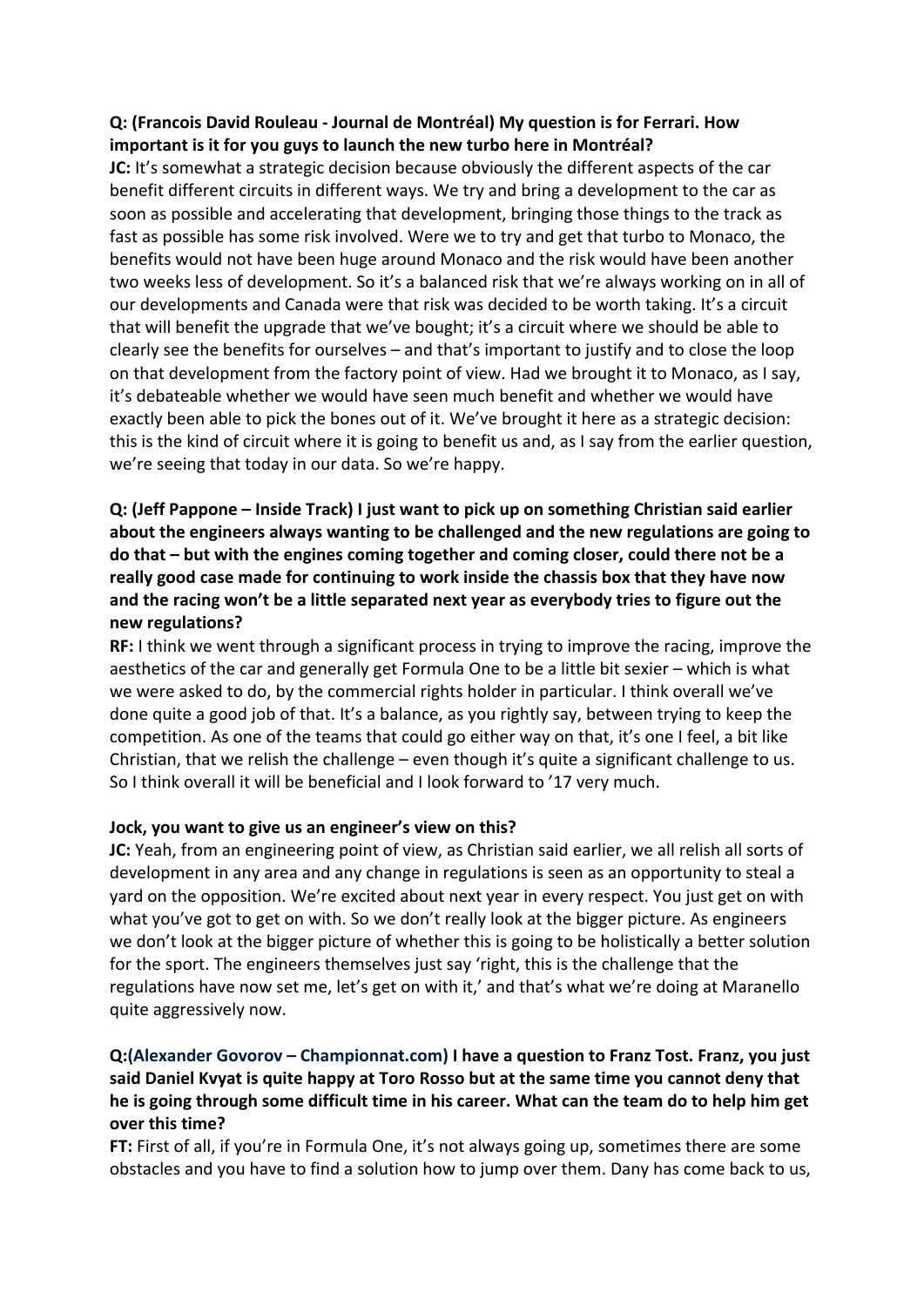he feels well in the team, he knows nearly all the engineers and what we have to provide him with is a competitive car. Currently I think we have a good package together. It's not so easy here in Canada. I don't know what's going on in Baku because there's a very long straight  $-$  but nevertheless I expect that he, in the second half of the season will show some very, very good races and that he is able to come back and show a good performance because he is a very high-skilled driver. He has to come over this difficult period. We have to support him from the mental side and I think the team is pushing hard. I am convinced Daniel will come back with a smile on his face.

# **Q: (Graham Harris – Motorsport Monday) Franz and perhaps also for Christian: in Monaco,** Carlos was doing rather well and he got let down by arguably two not so good pit stops. **This is not the first time that it's happened to a Toro Rosso driver. Are you looking at** anything specific to improve your pit stops like Williams put their programme in and they're now king of the pit stops?

## **Is there something you're working on or is this something that you're just addressing generally?**

**FT:** Of course we have to work on the pit stops. The front right wheel was removed too slowly in Monaco therefore Carlos lost one second. This was the reason why he came out behind the train of Perez, Vettel and Hulkenberg, otherwise maybe he could have finished in third position. We have done around 55 pit stops before the race, as preparation, and nearly all of these pit stops were between 2.4s and 2.6s. During the race, unfortunately, the front right wheel locked and therefore they couldn't remove it as fast as they wanted to. Today, I think we did 17 pit stops. The fastest was 2.1s but not only one, there were three or four with such a good time. We also made some pit stops during the free practice; they were between 2.4s and 2.5s. If they can repeat this in the race, we shouldn't have a problem. We have also had some really good pit stops during the season but unfortunately in Monaco the pit stop was not good enough.

**CH:** Obviously in any competitive sport you're always pushing the boundaries and when you push the boundaries sometimes mistakes happen. At Red Bull, we push the boundaries, we push them constantly and when you live life on the edge sometimes you fall over. The most important thing with that is to learn from it, put procedures in place to learn from those difficult days and inevitably human error will creep in now and again. We do our best to mitigate it, we do our best to eradicate it. Red Bull's had a tremendous history of success in the pit lane. I think we've got the Guinness Book of Records fastest pit stop. Generally, we've been rock solid in the pit lane. Monaco was one of those unfortunate perfect storms of things going wrong. We've analysed it, we've learned from it, we've put procedures in place to try and ensure it will never happen again but of course you can't guarantee that. All the teams push the limit and that's what sport and Formula One is all about.

## **Q: (Dieter Rencken – Racing Lines) Before posing my question, Christian, just to comment** about your journalism perfect world issue. We generally get paid on the basis of **performance and quality but none of us gets paid a premium for turning up to every race until 2020.**

**CH:** Are you sure? **Q: (Dieter Rencken – Racing Lines) Absolutely, absolutely. CH:** There are a few guys that I....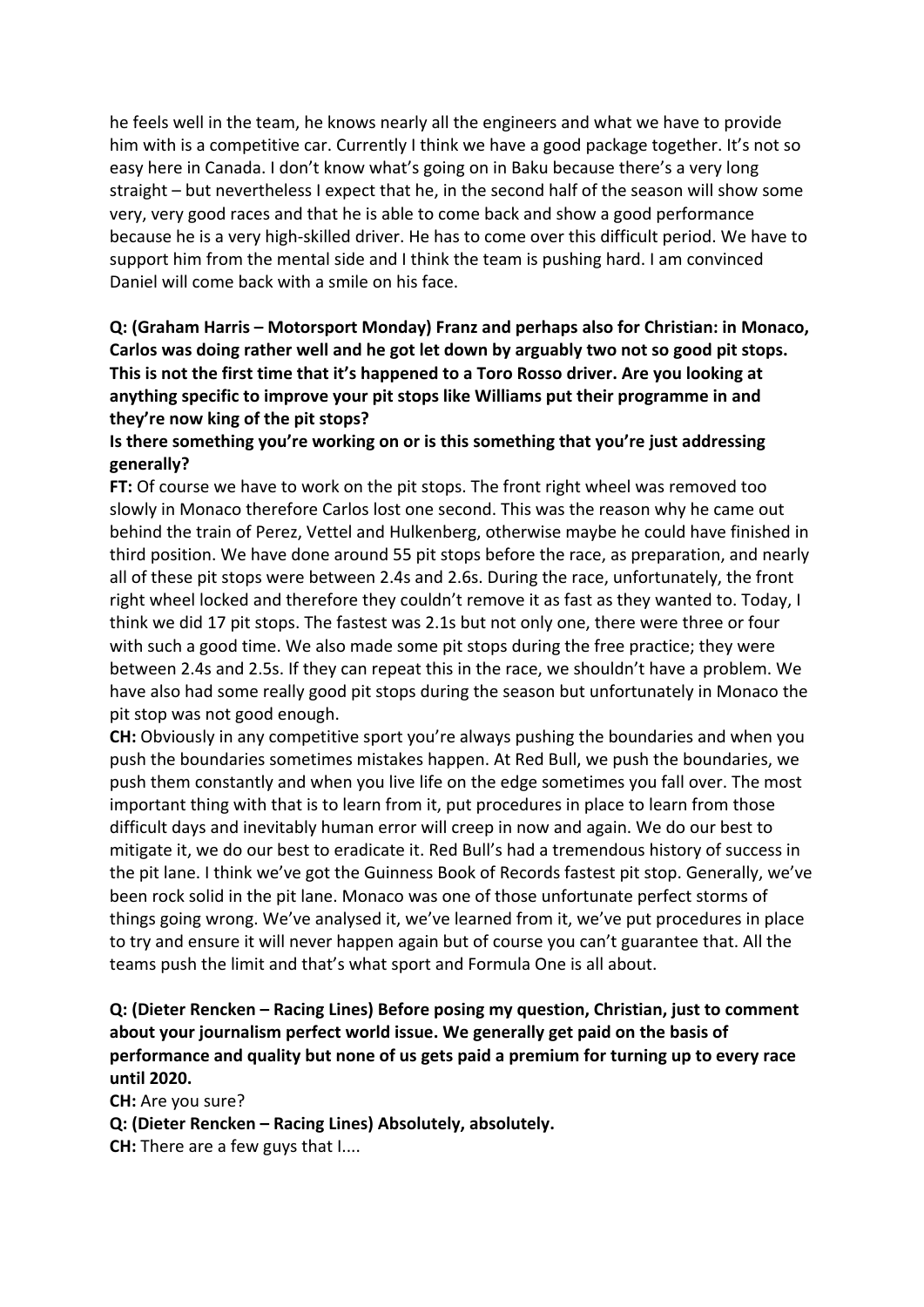**Q:** (Dieter Rencken – Racing Lines) Well, that's maybe your PR people. Getting back to my question: when we do negotiate these new contracts going forward, one of the other **issues that's got to be negotiated is the governance structure which has been very very** contentious and in fact the subject of an EU investigation. Again, to the five of you, what would be the ideal governance structure in your opinions please?

**RF:** I feel quite strongly about this. First of all we've got a payment scheme that only pays into ten teams so we have to decide if we're going to have ten teams, eleven teams or twelve teams and then once that payment scheme is sorted out as to that level, because even this year you are going to have a situation where perhaps eleven into ten doesn't go. But if we move on from that, each team really is paying the same amount of money to put the show on. There's very little difference between what Ferrari, Red Bull, Haas have to pay in order to be able to get here, to put the show on, to put a chassis in place, get the two drivers out. The difference is the development costs and the development costs are something that even though we would like to control it we've been unable to do so. So I think that as each team is paying roughly the same amount of money, each team should have a say in what's going on so I am a great believer that the strategy group should be replaced, as it was before, with each team represented.

**CH:** Well, my view is quite simplistic on this. The business belongs to the promoter. It's down to them how they want to promote the sport and how they want to generate the funding and then obviously the distribution. They've got to make a decision of can they afford a big offset of payments or should it be more evenly distributed but that's their business, that's their job to decide what is the best for the sport. I think the promoter should say this is what I want Formula One to be, this is what I want the cars to look like, this is the show that I need to put on to bring the fans into the sport, to bring in the sponsors, to put on a great show for TV and make Formula One the spectacle that we all know that it can be. I think the governance should be very clear that the FIA are the regulator and so having understood what the concept of the sport should be from the promoter, the regulator should regulate that. They're the policemen at the end of the day and their role should be very clearly defined. And the teams are the competitors. I think where it all gets very blurred is when everybody starts messing in everybody else's business and I think that's where we constantly run into trouble. If you keep it simple, keep it straightforward, then it should be a very straightforward negotiation. It won't be, we all know that but that's an idealistic view  $\vert$ would have.

**DR:** I have to say that one of the things that's quite different since I've come back is the way the regulations are formulated. It's difficult not being involved in any of the discussions early on and you get presented with the regulations to vote on it or not. That's how it is and that's how we have to deal with it but it does seem a bit strange that you can be participating in a sport and other people dictate the regulations that you then have to abide by. **GS:** In a simplistic world or in a sensible world, what Christian says is right: the people decide what we have to do but in the end, we want a say in it as well or everybody, so I think the governance should be that all the teams have the same say like it is suggested we should all have the same money, everything is equal, which will not happen and again, I think the better ones should get more money but a say in the sport, I think the sport could do away with the strategy group but then again, I wasn't there when the strategy group was introduced and don't know the real reason why it was introduced so I'm a little bit careful to say that. But I think if you want more say but then we don't want more say, we need to make our minds up here. What do we actually want? I think it will all come out when the